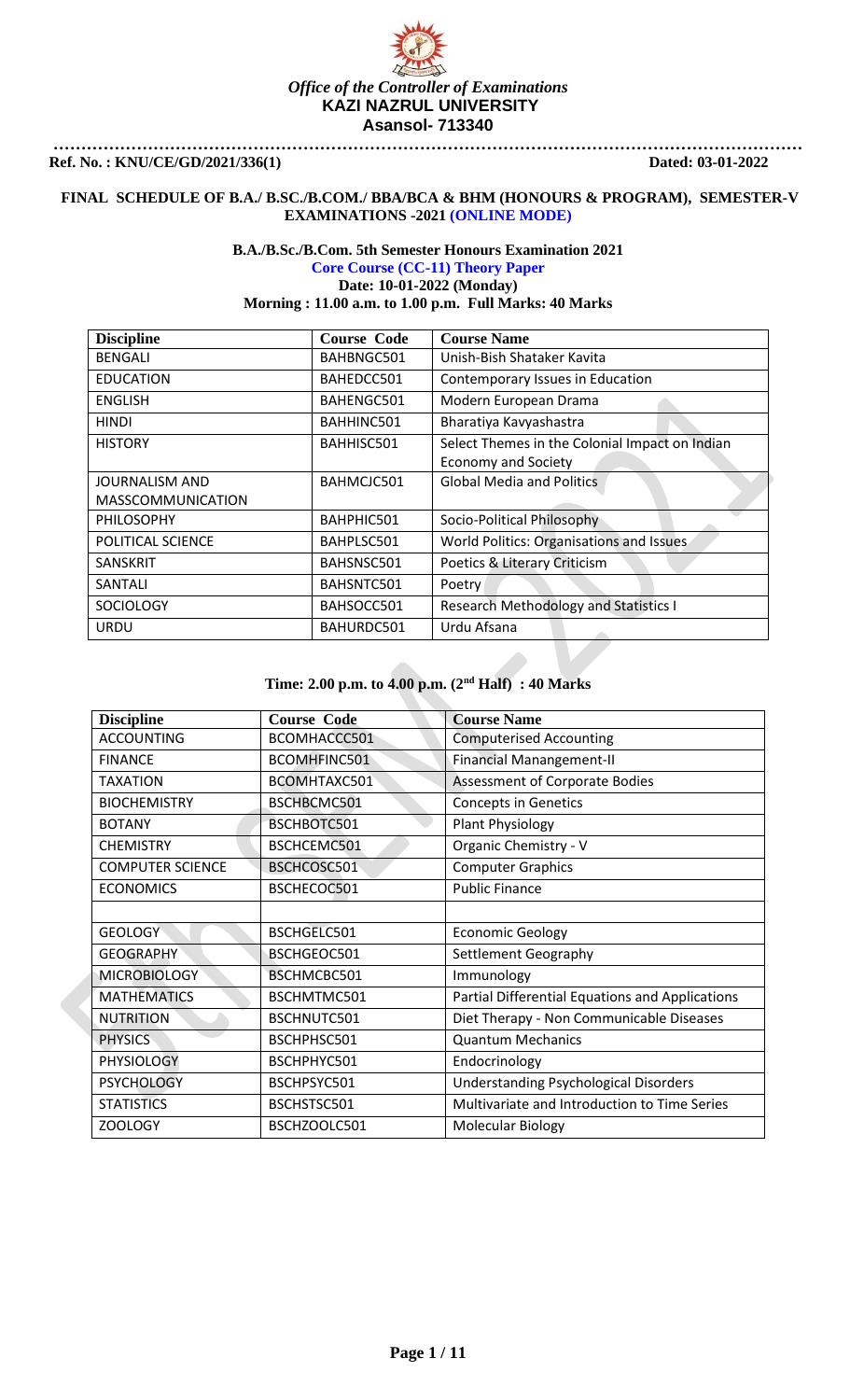

## **Ref. No. : KNU/CE/GD/2021/336(1) Dated: 03-01-2022**

### **B.A./B.Sc./B.Com./BPA 5th Semester Honours Examination 2021 Core Course (CC-12) Theory Paper Date: 11-01-2022 (Tuesday) Morning : 11.00 a.m. to 1.00 p.m. Full Marks: 40 Marks**

**Discipline Course Code Course Name** BENGALI | BAHBNGC502 | Adhunik Bangla Upanyas EDUCATION BAHEDCC502 Guidance and Counselling in Education ENGLISH | BAHENGC502 | American Literature HINDI BAHHINC502 Pashchatya Kavyashastra HISTORY BAHHISC502 | Peasant and Tribal Uprisings in Colonial India in the 19th Century BAHMCJC502 | Introduction to Film Studies

| JOURNALISM AND           | BAHMCJC502  | Introduction to Film Studies                                     |
|--------------------------|-------------|------------------------------------------------------------------|
| <b>MASSCOMMUNICATION</b> |             |                                                                  |
| PHILOSOPHY               | BAHPHIC502  | Western Logic-II                                                 |
| POLITICAL SCIENCE        | BAHPLSC502  | <b>Basic Theories of Public Administration</b>                   |
| SANSKRIT                 | BAHSNSC502  | Sahitya Darpan 10th Chapter                                      |
| SANTALI                  | BAHSNTC502  | Novel and Short Story                                            |
| <b>SOCIOLOGY</b>         | BAHSOCC502  | <b>Social Problems</b>                                           |
| <b>URDU</b>              | BAHURDC502  | Urdu Drama                                                       |
| HINDUSTANI MUSIC(VOCAL)  | BPAHCVMC502 | History of Music and Musicology - I                              |
| NAZRUL SANGEET           | BPAHNZSC502 | Theoritical Aspects of Nazrul Songs Based on<br>Sanskrit Chhanda |

| <b>Discipline</b>       | <b>Course Code</b> | <b>Course Name</b>                     |
|-------------------------|--------------------|----------------------------------------|
| <b>ACCOUNTING</b>       | BCOMHACCC502       | <b>Advanced Corporate Accounting</b>   |
| <b>FINANCE</b>          | BCOMHFINC502       | <b>Public Finance</b>                  |
| <b>TAXATION</b>         | BCOMHTAXC502       | <b>Financial Management-I</b>          |
| <b>BIOCHEMISTRY</b>     | BSCHBCMC502        | Gene Expression and Regulation         |
| <b>BOTANY</b>           | BSCHBOTC502        | <b>Cell Biology and Genetics</b>       |
| <b>CHEMISTRY</b>        | BSCHCEMC502        | Inorganic Chemistry - IV               |
| <b>COMPUTER SCIENCE</b> | BSCHCOSC502        | Object Oriented Programming with C++   |
| <b>ECONOMICS</b>        | BSCHECOC502        | <b>International Economics</b>         |
|                         |                    |                                        |
| <b>GEOLOGY</b>          | BSCHGELC502        | <b>Fuel Geology</b>                    |
| <b>MICROBIOLOGY</b>     | BSCHMCBC502        | <b>Medical Microbiology</b>            |
| <b>MATHEMATICS</b>      | BSCHMTMC502        | Ring Theory and Linear Algebra II      |
| <b>NUTRITION</b>        | BSCHNUTC502        | <b>Research Methodology</b>            |
| <b>PHYSICS</b>          | BSCHPHSC502        | <b>Thermal Physics-II</b>              |
| <b>PHYSIOLOGY</b>       | BSCHPHYC502        | Reproductive Physiology and Immunology |
| <b>PSYCHOLOGY</b>       | BSCHPSYC502        | Organizational Behaviour               |
| <b>STATISTICS</b>       | BSCHSTSC502        | Linear Model and Large Sample          |
| <b>ZOOLOGY</b>          | BSCHZOOLC502       | Developmental Biology                  |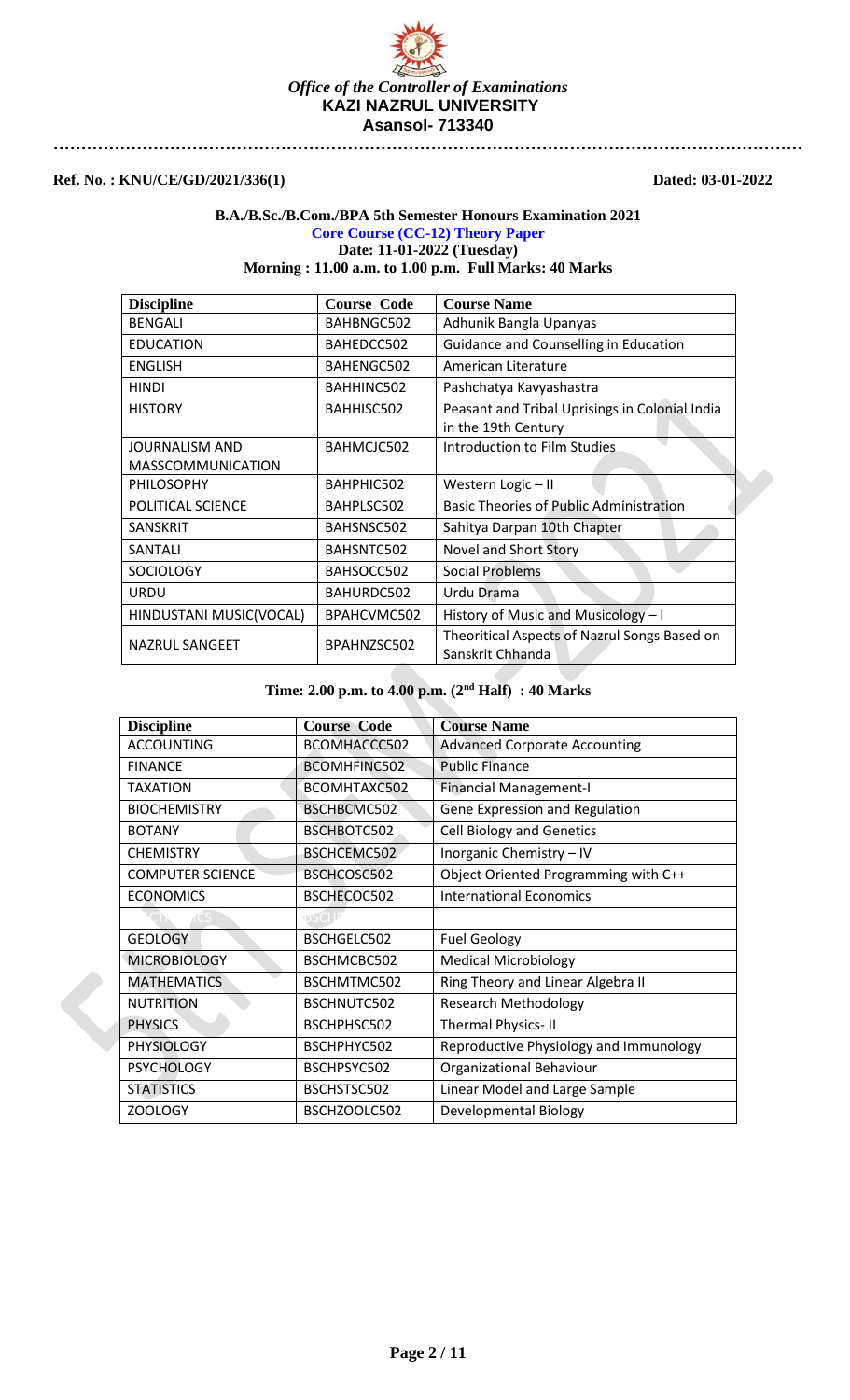

**Ref. No. : KNU/CE/GD/2021/336(1) Dated: 03-01-2022**

## **B.A./B.Sc./B.Com 5 th Semester Honours Examination 2021 Discipline Specific Elective (DSE) Theory Paper**

## **Date: 13-01-2022 (Thursday) Morning : 11.00 a.m. to 1.00 p.m. Full Marks: 40 Marks**

| <b>Discipline</b>        | <b>Course Code</b> | <b>Course Name</b>                              |
|--------------------------|--------------------|-------------------------------------------------|
| BENGALI                  | BAHBNGDSE501       | Unish Shataker Giti Kavita o Akhyan Kavya       |
| <b>EDUCATION</b>         | BAHEDCDSE501       | <b>Teacher Education</b>                        |
| <b>ENGLISH</b>           | BAHENGDSE501       | Literary Criticism                              |
| <b>HINDI</b>             | BAHHINDSE501       | Asmitamoolak Vimarsh Aur Hindi Sahitya          |
| <b>HISTORY</b>           | BAHHISDSE501       | Europe in the Ancient Regime                    |
| JOURNALISM AND           | BAHMCJDSE501       | <b>Communication Research and Methodology</b>   |
| <b>MASSCOMMUNICATION</b> |                    |                                                 |
| <b>PHILOSOPHY</b>        | BAHPHIDSE501       | Bertrand Russell: The Problems of Philosophy    |
| POLITICAL SCIENCE        | BAHPLSDSE501       | Human Rights: Theory and Practice               |
| <b>SANSKRIT</b>          | BAHSNSDSE501       | Indian Culture Reflected in Sanskrit Literature |
| SANTALI                  | BAHSNTDSE501       | Santali Magazine and Journal Literature         |
| <b>SOCIOLOGY</b>         | BAHSOCDSE501       | Urban Sociology                                 |
| URDU                     | BAHURDDSE501       | Premchand ka Khususi Mutaleya                   |

| <b>Discipline</b>        | <b>Course Code</b> | <b>Course Name</b>                        |
|--------------------------|--------------------|-------------------------------------------|
| ACCOUNTING/              | BCOMHACCDSE501/    | Microeconomics                            |
| <b>FINANCE/ TAXATION</b> | BCOMHFINDSE501/    |                                           |
|                          | BCOMHTAXDSE501     |                                           |
|                          |                    |                                           |
| <b>BOTANY</b>            | BSCHBOTDSE501      | Analytical Techniques in Plant Sciences   |
| <b>CHEMISTRY</b>         | BSCHCEMDSE501      | <b>Green Chemistry</b>                    |
| <b>COMPUTER SCIENCE</b>  | BSCHCOSDSE501      | Analysis of Algorithms                    |
| <b>ECONOMICS</b>         | BSCHECODSE501      | <b>Classical Political Economy</b>        |
|                          |                    |                                           |
| <b>GEOLOGY</b>           | BSCHGELDSE501      | Geomorphology                             |
| <b>GEOGRAPHY</b>         | BSCHGEODSE501      | Population Geography                      |
| <b>MICROBIOLOGY</b>      | BSCHMCBDSE501      | <b>Bio Statistics and Bio Informatics</b> |
| <b>MATHEMATICS</b>       | BSCHMTMDSE501      | Linear Programming and Game Theory        |
| <b>NUTRITION</b>         | BSCHNUTDSE501      | <b>Family Diet Survey</b>                 |
| <b>PHYSICS</b>           | BSCHPHSDSE501      | Nuclear and particle Physics              |
| <b>PHYSIOLOGY</b>        | BSCHPHYDSE501      | Pharamacology                             |
| <b>PSYCHOLOGY</b>        | BSCHPSYDSE501      | Positive Psychology                       |
| <b>STATISTICS</b>        | BSCHSTSDSE501      | <b>Time Series Analysis</b>               |
| ZOOLOGY                  | BSCHZOOLDSE501     | Animal Behaviour & Chronobiology          |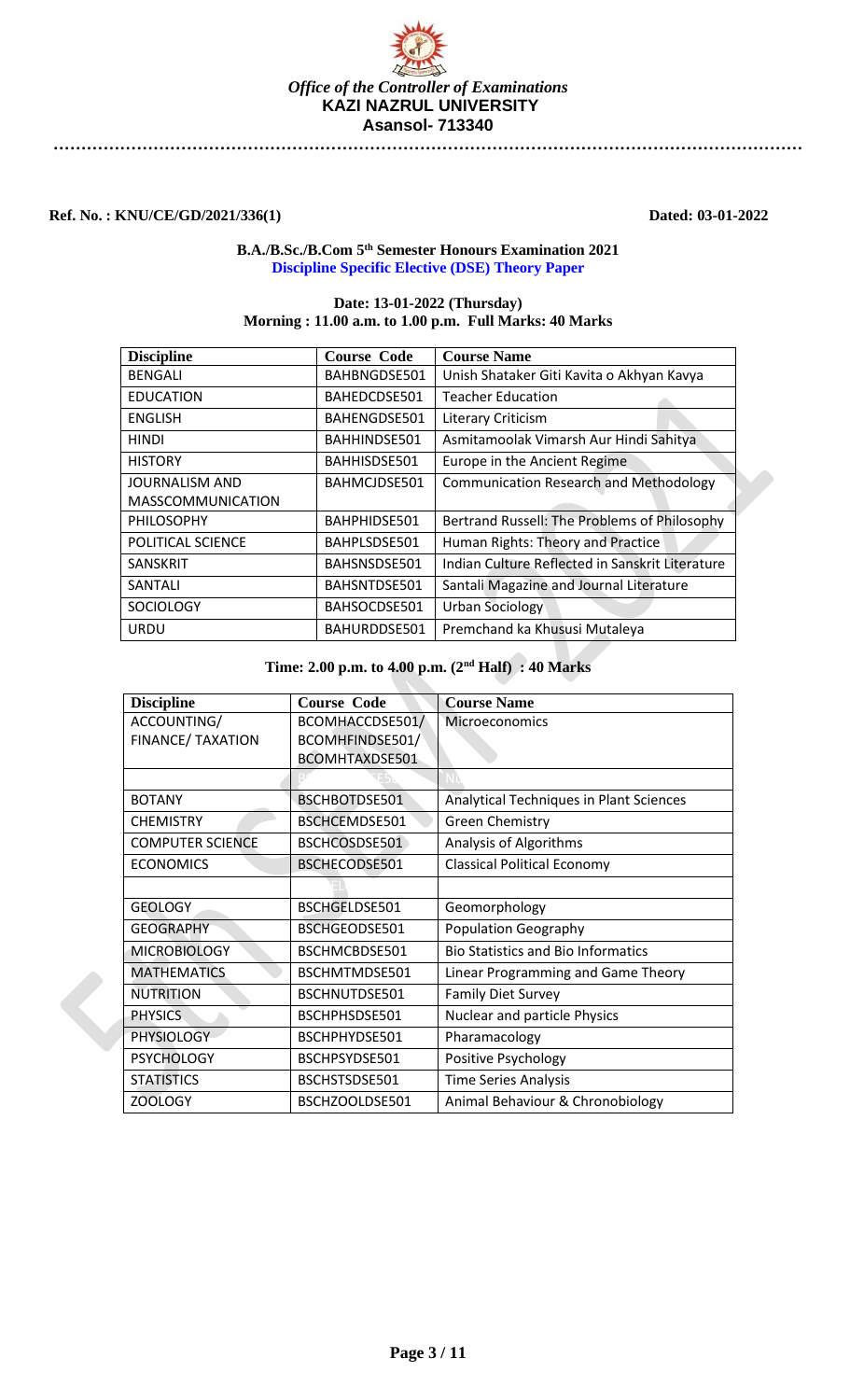

**Ref. No. : KNU/CE/GD/2021/336(1) Dated: 03-01-2022**

### **B.A./B.Sc./B.Com 5th Semester Honours Examination 2021**

## **Discipline Specific Elective (DSE) Theory Paper Date: 14-01-2022 (Friday) Morning : 11.00 a.m. to 1.00 p.m. Full Marks: 40 Marks**

| <b>Discipline</b>                                 | <b>Course Code</b> | <b>Course Name</b>                               |
|---------------------------------------------------|--------------------|--------------------------------------------------|
| <b>BENGALI</b>                                    | BAHBNGDSE502       | Unish Shataker Prabandha                         |
| <b>EDUCATION</b>                                  | BAHEDCDSE502       | Psychology of Mental Health and Hygiene          |
| <b>ENGLISH</b>                                    | BAHENGDSE502       | Indian Literature in Translation                 |
| <b>HINDI</b>                                      | BAHHINDSE502       | Bharatiya Evam Pashchatya Rangamanch<br>Siddhant |
| <b>HISTORY</b>                                    | BAHHISDSE502       | Modern Transformation of Japan                   |
| <b>JOURNALISM AND</b><br><b>MASSCOMMUNICATION</b> | BAHMCJDSE502       | <b>Print Journalism and Production</b>           |
| <b>PHILOSOPHY</b>                                 | BAHPHIDSE502       | Kathopanisad                                     |
| POLITICAL SCIENCE                                 | BAHPLSDSE502       | Social Movements in Contemporary India           |
| <b>SANSKRIT</b>                                   | BAHSNSDSE502       | Methodology in Puranic Literature                |
| SANTALI                                           | BAHSNTDSE502       | Prose Literature (Starting Period - Till Now)    |
| <b>SOCIOLOGY</b>                                  | BAHSOCDSE502       | <b>Rural Sociology</b>                           |
| URDU                                              | BAHURDDSE502       | Sir Syed aur Unke RufKa - e - Kar                |

| <b>Discipline</b>        | <b>Course Code</b>    | <b>Course Name</b>                   |
|--------------------------|-----------------------|--------------------------------------|
| ACCOUNTING/              | BCOMHACCDSE502/       | <b>Business Regulatory Framework</b> |
| <b>FINANCE/ TAXATION</b> | BCOMHFINDSE502/       |                                      |
|                          | <b>BCOMHTAXDSE502</b> |                                      |
| <b>BIOCHEMISTRY</b>      | BSCHBCMDSE502         | <b>Basic Microbiology</b>            |
| <b>BOTANY</b>            | BSCHBOTDSE502         | <b>Bioinformtaics</b>                |
| <b>CHEMISTRY</b>         | BSCHCEMDSE502         | <b>Environmental Chemistry</b>       |
| <b>COMPUTER SCIENCE</b>  | BSCHCOSDSE502         | Advance Database Management System   |
| <b>ECONOMICS</b>         | BSCHECODSE502         | Indian Economic History              |
|                          |                       |                                      |
| <b>GEOLOGY</b>           | BSCHGELDSE502         | Evolution of Life through Time       |
| <b>GEOGRAPHY</b>         | BSCHGEODSE502         | <b>Resource Geography</b>            |
| <b>MICROBIOLOGY</b>      | BSCHMCBDSE502         | <b>Advances in Virology</b>          |
| <b>MATHEMATICS</b>       | BSCHMTMDSE502         | <b>Group Theory II</b>               |
| <b>NUTRITION</b>         | BSCHNUTDSE502         | Internship                           |
| <b>PHYSICS</b>           | BSCHPHSDSE502         | <b>Communication Electronics</b>     |
| <b>PHYSIOLOGY</b>        | BSCHPHYDSE502         | <b>Community Health</b>              |
| <b>PSYCHOLOGY</b>        | BSCHPSYDSE502         | <b>Health Psychology</b>             |
| <b>STATISTICS</b>        | BSCHSTSDSE502         | <b>Computation and Data Analysis</b> |
| <b>ZOOLOGY</b>           | BSCHZOOLDSE502        | <b>Biology of Insecta</b>            |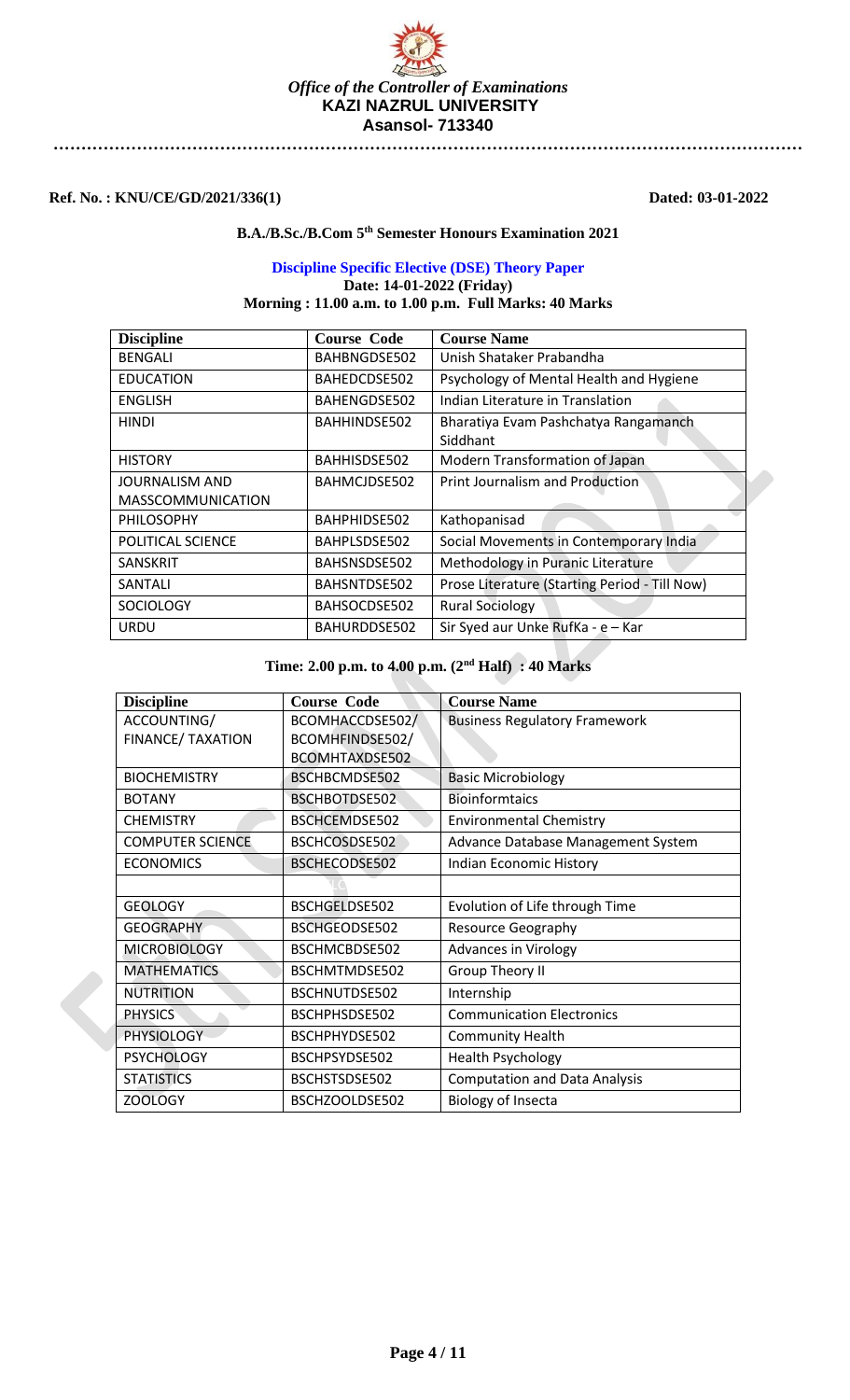

**Ref. No. : KNU/CE/GD/2021/336(1) Dated: 03-01-2022**

## **B.A./B.Sc./B.Com 5th Semester Honours Examination 2021 Discipline Specific Elective (DSE) Theory Paper Date: 15-01-2022 (Saturday) Morning : 11.00 a.m. to 1.00 p.m. Full Marks: 40 Marks**

| <b>Discipline</b> | <b>Course Code</b> | <b>Course Name</b>                           |
|-------------------|--------------------|----------------------------------------------|
| <b>BENGALI</b>    | BAHBNGDSE503       | Tarashankar o Manik Bandyopadhyayer Choto    |
|                   |                    | Golpo (Nirvachita)                           |
| <b>EDUCATION</b>  | BAHEDCDSE503       | <b>Education for Sustainable Development</b> |
| <b>ENGLISH</b>    | BAHENGDSE503       | <b>Travel Writing</b>                        |
| <b>HINDI</b>      | BAHHINDSE503       | Hindi Vyakaran                               |
| <b>HISTORY</b>    | BAHHISDSE503       | Modern Transformation of China (1839-1949)   |
| PHILOSOPHY        | BAHPHIDSE503       | Rene Descartes: Meditations on first         |
|                   |                    | Philosophy                                   |
| POLITICAL SCIENCE | BAHPLSDSE503       | Public Policy in India                       |
| <b>SANSKRIT</b>   | BAHSNSDSE503       | Linguistics-Taraksangrah of Annam Bhatta     |
| <b>URDU</b>       | BAHURDDSE503       | Meer Taqi Meer ka Khususi Mutaleya           |

| <b>Discipline</b>       | Course Code     | <b>Course Name</b>                             |
|-------------------------|-----------------|------------------------------------------------|
| ACCOUNTING/             | BCOMHACCDSE503/ | Corporate Governance                           |
| FINANCE/ TAXATION       | BCOMHFINDSE503/ |                                                |
|                         | BCOMHTAXDSE503  |                                                |
| <b>BIOCHEMISTRY</b>     | BSCHBCMDSE503   | <b>Molecular Basis of Non-infectious Human</b> |
|                         |                 | <b>Diseases</b>                                |
| <b>BOTANY</b>           | BSCHBOTDSE503   | <b>Stress Biology</b>                          |
| <b>CHEMISTRY</b>        | BSCHCEMDSE503   | Solid State Chemistry                          |
| <b>COMPUTER SCIENCE</b> | BSCHCOSDSE503   | <b>Compiler Design</b>                         |
| <b>ECONOMICS</b>        | BSCHECODSE503   | Money and Financial Market of India            |
|                         |                 |                                                |
| <b>GEOLOGY</b>          | BSCHGELDSE503   | Introduction to Geophysics                     |
| <b>GEOGRAPHY</b>        | BSCHGEODSE503   | Urban Geography                                |
|                         |                 |                                                |
| <b>MATHEMATICS</b>      | BSCHMTMDSE503   | Point Set Topology                             |
| <b>NUTRITION</b>        | BSCHNUTDSE503   | Child Immunization                             |
| <b>PHYSICS</b>          | BSCHPHSDSE503   | Atomic Physics and spectroscopy                |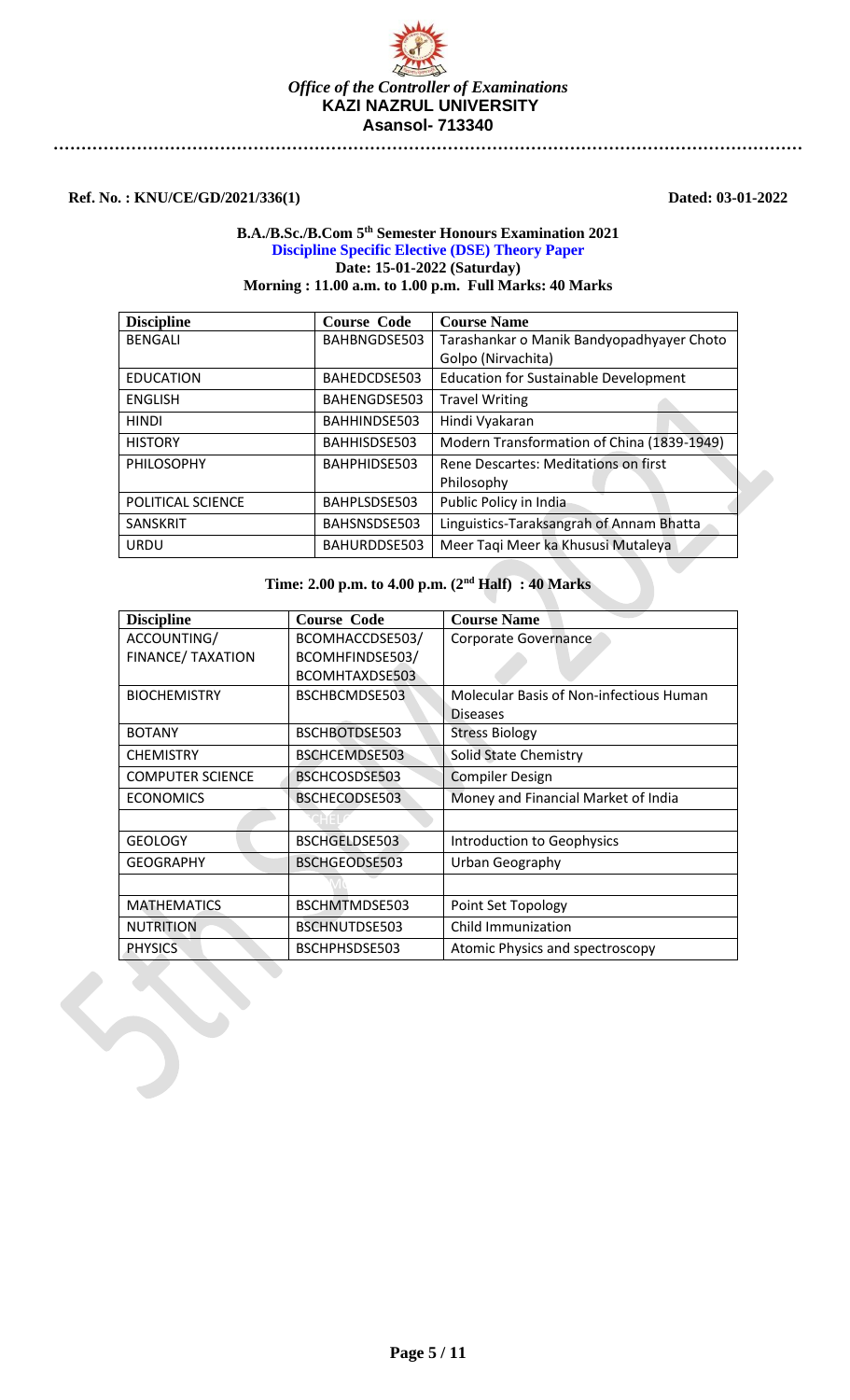

**Ref. No. : KNU/CE/GD/2021/336(1) Dated: 03-01-2022**

## **B.A./B.Sc./B.Com 5th Semester Honours Examination 2021 Discipline Specific Elective (DSE) Theory Paper Date: 17-01-2022 (Monday) Morning : 11.00 a.m. to 1.00 p.m. Full Marks: 40 Marks**

| <b>Discipline</b> | <b>Course Code</b> | <b>Course Name</b>                            |
|-------------------|--------------------|-----------------------------------------------|
| <b>BENGALI</b>    | BAHBNGDSE504       | Bangla Natak                                  |
| <b>EDUCATION</b>  | BAHEDCDSE504       | Open and Distance Learning                    |
| <b>ENGLISH</b>    | BAHENGDSE504       | Post World War II Literature                  |
| <b>HINDI</b>      | BAHHINDSE504       | Pustak Samiksha                               |
| PHILOSOPHY        | BAHPHIDSE504       | Debiprasad Chattopadhyay: Lokayata            |
|                   |                    | Darsana                                       |
| POLITICAL SCIENCE | BAHPLSDSE504       | India's Foreign Policy in a Globalizing World |
| <b>SANSKRIT</b>   | BAHSNSDSE504       | Dramaturgy                                    |
| <b>URDU</b>       | BAHURDDSE504       | Mirza Ghalib ka Khususi Mutaleya              |

| <b>Discipline</b>        | <b>Course Code</b> | <b>Course Name</b>                |
|--------------------------|--------------------|-----------------------------------|
| ACCOUNTING/              | BCOMHACCDSE504/    | <b>Business Environment</b>       |
| <b>FINANCE/ TAXATION</b> | BCOMHFINDSE504/    |                                   |
|                          | BCOMHTAXDSE504     |                                   |
|                          |                    |                                   |
| <b>BOTANY</b>            | BSCHBOTDSE504      | <b>Plant Breeding</b>             |
| <b>COMPUTER SCIENCE</b>  | BSCHCOSDSE504      | Artificial Intelligence           |
| <b>ECONOMICS</b>         | BSCHECODSE504      | <b>Environmental Economics</b>    |
|                          |                    |                                   |
| <b>GEOGRAPHY</b>         | BSCHGEODSE504      | <b>Agricultural Geography</b>     |
| <b>MATHEMATICS</b>       | BSCHMTMDSE504      | <b>Probability and Statistics</b> |
| <b>NUTRITION</b>         | BSCHNUTDSE504      | Child Hygiene                     |
| <b>PHYSICS</b>           | BSCHPHSDSE504      | <b>Astronomy and Astrophysics</b> |

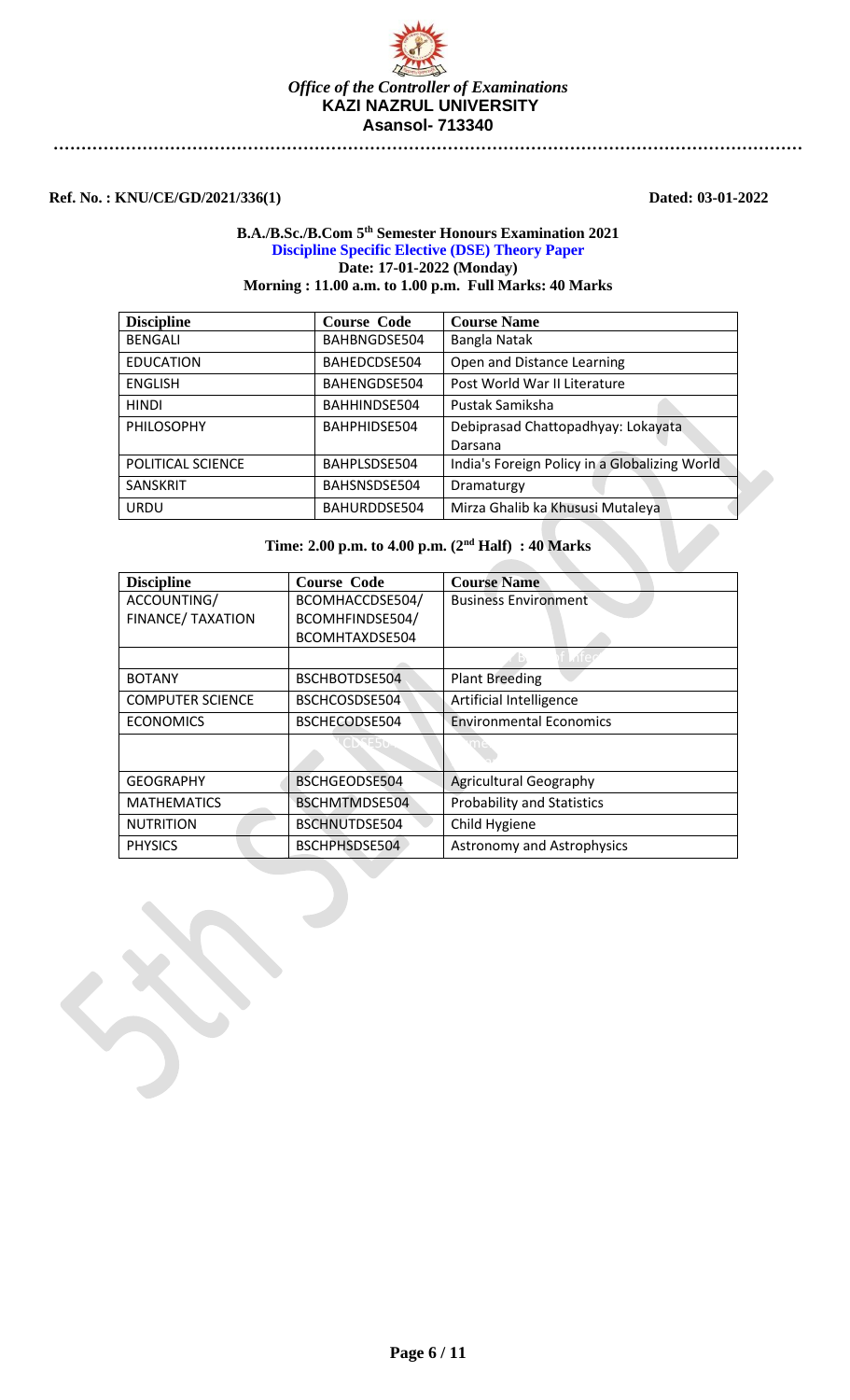

**Ref. No. : KNU/CE/GD/2021/336(1) Dated: 03-01-2022**

### **B.A./B.Sc./B.Com 5th Semester Honours Examination 2021 Discipline Specific Elective (DSE) Theory Paper Date: 18-01-2022 (Tuesday) Morning : 11.00 a.m. to 1.00 p.m. Full Marks: 40 Marks**

| <b>Discipline</b> | <b>Course Code</b> | <b>Course Name</b>              |
|-------------------|--------------------|---------------------------------|
| <b>BENGALI</b>    | BAHBNGDSE505       | Bangla Prabandha-Nibandha       |
| <b>HINDI</b>      | BAHHINDSE505       | Bharatiya Sahitya               |
| PHILOSOPHY        | BAHPHIDSE505       | Shibaditya Misra: Saptapadarthi |
| POLITICAL SCIENCE | BAHPLSDSE505       | Gender and Politics in India    |
| SANSKRIT          | BAHSNSDSE505       | <b>Fundamental of Yogsutra</b>  |
| <b>URDU</b>       | BAHURDDSE505       | Iqbal ka Khususi Mutaleya       |

## **Time: 2.00 p.m. to 4.00 p.m. (2nd Half) : 40 Marks**

| <b>Discipline</b>        | <b>Course Code</b> | <b>Course Name</b>                  |
|--------------------------|--------------------|-------------------------------------|
| ACCOUNTING/              | BCOMHACCDSE505/    | Principles of Management            |
| <b>FINANCE/ TAXATION</b> | BCOMHFINDSE505/    |                                     |
|                          | BCOMHTAXDSE505     |                                     |
|                          |                    | ن⊐ ا⊸ہ                              |
| <b>GEOGRAPHY</b>         | BSCHGEODSE505      | Geography of Tourism                |
| <b>MATHEMATICS</b>       | BSCHMTMDSE506      | Boolean Algebra and Automata Theory |

### **BBA(Hons.) SEM-V- 2021 [Theory Papers (80 marks) as applicable] Time: 4 hours**

|            |          | Morning: 11.00 a.m. to 3.00 p.m.         |                   |             |
|------------|----------|------------------------------------------|-------------------|-------------|
| Date       | Day      | <b>Subject- of BBA</b>                   | Code              | <b>Type</b> |
| 10-01-2022 | Monday   | <b>International Business</b>            | BBAHC501          | Core        |
| 11-01-2022 | Tuesday  | <b>Business Law</b>                      | BBAHC502          | Core        |
| 13-01-2022 | Thursday | <b>Sales and Distribution Management</b> | <b>BBAHDSE501</b> | <b>DSE</b>  |
| 14-01-2022 | Friday   | <b>Industrial Relations</b>              | <b>BBAHDSE502</b> | <b>DSE</b>  |
| 15-01-2022 | Saturday | <b>Systems Analysis and Design</b>       | <b>BBAHDSE503</b> | <b>DSE</b>  |
| 17-01-2022 | Monday   | Taxation                                 | BBAHDSE504        | <b>DSE</b>  |
| 18-01-2022 | Tuesday  | <b>Supply Chain Management</b>           | <b>BBAHDSE505</b> | <b>DSE</b>  |

### **BHM Hons SEM-V-2021 [Theory Papers (40 marks) as applicable] Time: 4 hours**

|            |          | Morning: 11.00 a.m. to 1.00 p.m.         |                    |             |
|------------|----------|------------------------------------------|--------------------|-------------|
| Date       | Day      | <b>Course Name</b>                       | <b>Course Code</b> | <b>Type</b> |
|            |          |                                          |                    |             |
| 10-01-2022 | Monday   | International Cuisines - I               | BHMDSE501          | <b>DSE</b>  |
| 11-01-2022 | Tuesday  | Food and Beverage Service Management - I | BHMDSE502          | <b>DSE</b>  |
| 13-01-2022 | Thursday | <b>Accommodation Management - I</b>      | BHMDSE503          | <b>DSE</b>  |
| 14-01-2022 | Friday   | Research Methodology for Hospitality and | BHMDSE504          | <b>DSE</b>  |
|            |          | <b>Tourism Management</b>                |                    |             |
| 15-01-2022 | Saturday | <b>Hospitality Laws</b>                  | BHMDSE505          | <b>DSE</b>  |
| 17-01-2022 | Monday   | Foreign Language Skills - 1              |                    | <b>SEC</b>  |
|            |          | (French/Spanish/German)                  | BHMSE501           |             |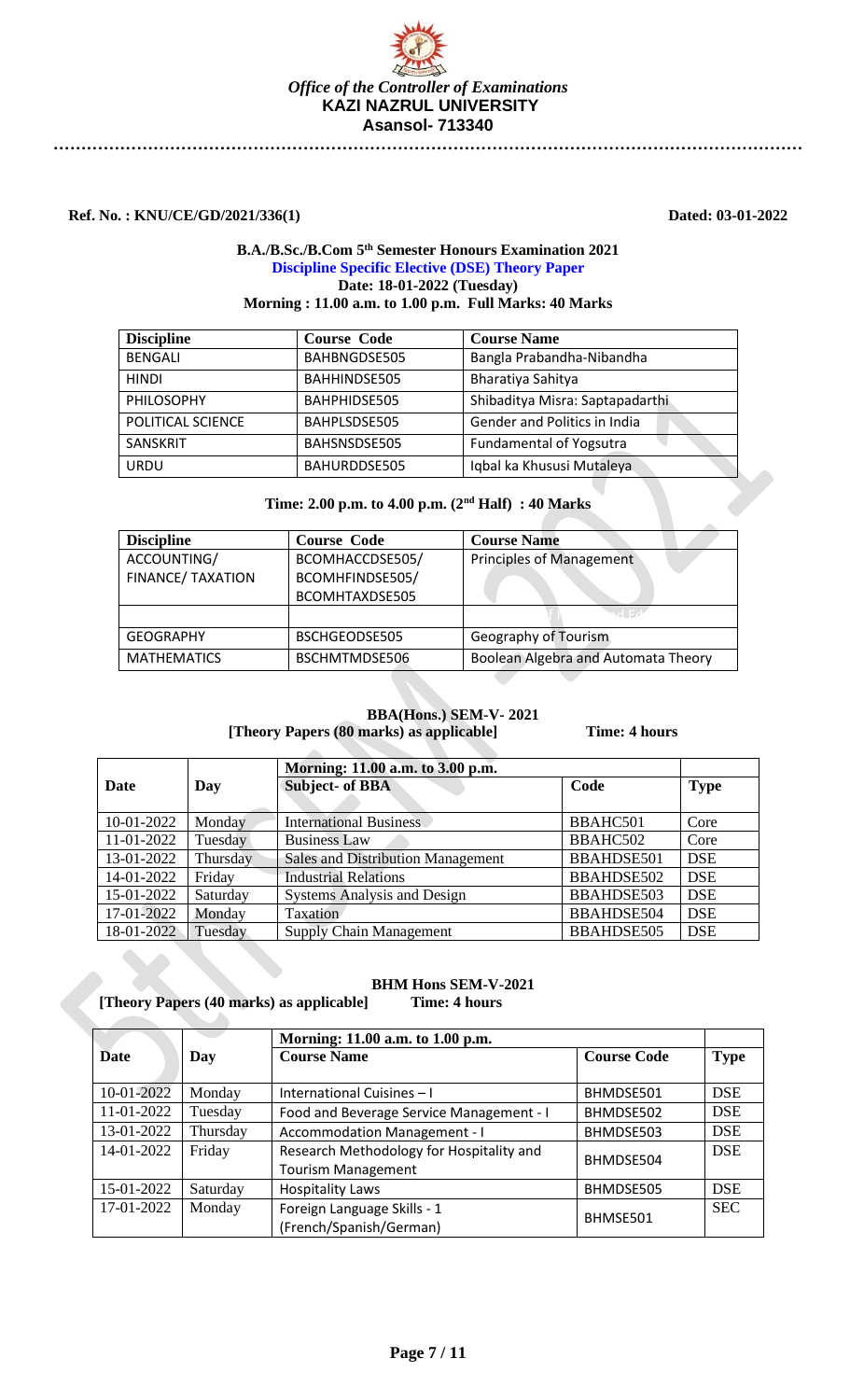

# **BCA (Hons.) SEM-V -2021**

**[Theory Papers (80 marks) as applicable] Time: 4 hours**

|             |          | Morning: 11.00 a.m. to 3.00 p.m. |                    |             |
|-------------|----------|----------------------------------|--------------------|-------------|
| <b>Date</b> | Day      | <b>Course Name</b>               | <b>Course Code</b> | <b>Type</b> |
| 10-01-2022  | Monday   | Software Engineering             | BCAH501            | Core        |
| 11-01-2022  | Tuesday  | E-commerce and Internet          | BCAH502            | Core        |
| 13-01-2022  | Thursday | Mathematics -III                 | BCAH503            | Core        |
| 14-01-2022  | Friday   | Core Java                        | BCAH504            | Core        |
|             |          | Introduction to Cyber Security   | BCAHGE501          | <b>GE</b>   |
| 15-01-2022  | Saturday | <b>Image Processing</b>          | BCAHGE502          | GE          |
|             |          | <b>Intelligent Systems</b>       | BCAHGE503          | <b>GE</b>   |

## **B.A./B.Sc./B.Com 5th Semester Program Examination 2021 Discipline Specific Elective (DSE1 & DSE2 as Applicable) Theory Paper**

## **Date: 10/01/2022 (Monday) Morning: 11.00 a.m. to 1.00 p.m. Full Marks: 40 Marks**

| <b>Discipline</b>  | <b>Course Code</b> | <b>Course Name</b>                 |
|--------------------|--------------------|------------------------------------|
| PHYSICAL EDUCATION | BAPPEDDSE501       | <b>Measurement and Evaluation</b>  |
| PHYSICAL EDUCATION | BAPPEDDSE502       | <b>Sports Training</b>             |
| <b>TAXATION</b>    | BCOMPTAXDSE501     | <b>Direct Tax-II</b>               |
| <b>TAXATION</b>    | BCOMPTAXDSE502     | <b>Tax Planning and Management</b> |
| <b>PHYSICS</b>     | BSCPPHSDSE501      | <b>Modern Physics</b>              |
| <b>PHYSICS</b>     | BSCPPHSDSE502      | <b>Astronomy and Astrophysics</b>  |

## **Time: 2.00 p.m. to 4.00 p.m. (2nd Half) : 40 Marks**

| <b>Discipline</b>          | <b>Course Code</b> | <b>Course Name</b>                 |
|----------------------------|--------------------|------------------------------------|
| <b>URDU</b>                | BAPURDDSE501       | <b>Urdu Ghazal</b>                 |
| <b>URDU</b>                | BAPURDDSE502       | Maqala, Maktoob aur Khaka          |
| <b>GEOGRAPHY</b>           | BSCPGEODSE501      | Geography of India and West Bengal |
| <b>GEOGRAPHY</b>           | BSCPGEODSE502      | <b>Industrial Geography</b>        |
| <b>ZOOLOGY</b>             | BSCPZOOLDSE501     | <b>Fish and Fisheries</b>          |
| ZOOLOGY                    | BSCPZOOLDSE502     | Immunology                         |
| Date: 11/01/2022 (Tuesday) |                    |                                    |

## **Morning: 11.00 a.m. to 1.00 p.m. Full Marks: 40 Marks**

| <b>Discipline</b>  | <b>Course Code</b> | <b>Course Name</b>             |
|--------------------|--------------------|--------------------------------|
| ENGLISH            | BAPENGDSE501       | English Literature and Gender  |
| <b>ENGLISH</b>     | BAPENGDSE502       | English Literature and Ecology |
| <b>MATHEMATICS</b> | BSCPMTMDSE501      | Mechanics                      |
| <b>MATHEMATICS</b> | BSCPMTMDSE502      | <b>Numerical Analysis</b>      |

| <b>Discipline</b> | <b>Course Code</b> | <b>Course Name</b>                 |
|-------------------|--------------------|------------------------------------|
| <b>EDUCATION</b>  | BAPEDCDSE501       | History of Education in Pre-       |
|                   |                    | Independence and Post-Independence |
|                   |                    | in India                           |
| EDUCATION         | BAPEDCDSE502       | <b>Educational Technology</b>      |
| <b>PHYSIOLOGY</b> | BSCPPHYDSE501      | <b>Nutrition and Dietatics</b>     |
| PHYSIOLOGY        | BSCPPHYDSE502      | Work Physiology and Ergonomics     |
| <b>PHYSIOLOGY</b> | BSCPPHYDSE503      | Nervous System                     |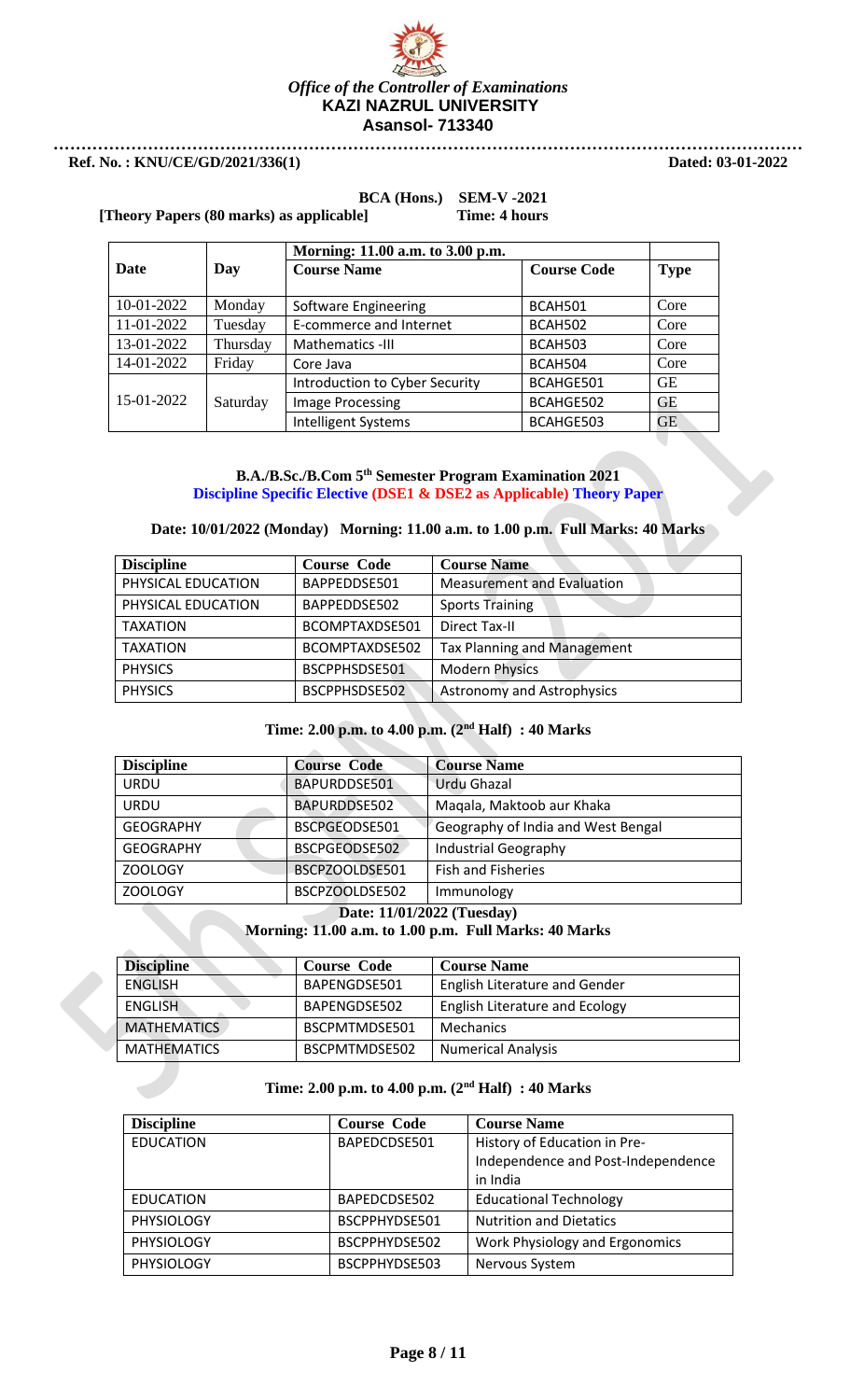

## **Date: 13/01/2022 (Thursday) Morning : 11.00 a.m. to 1.00 p.m. Full Marks: 40 Marks**

| <b>Discipline</b> | <b>Course Code</b> | <b>Course Name</b>                         |
|-------------------|--------------------|--------------------------------------------|
| PHILOSOPHY        | BAPPHIDSE501       | Debiprasad Chattopadhyay: Lokayata Darsana |
| PHILOSOPHY        | BAPPHIDSE502       | Plato: The Republic                        |
| <b>ACCOUNTING</b> | BCOMPACCDSE501     | <b>Accounting Theory</b>                   |
| <b>ACCOUNTING</b> | BCOMPACCDSE502     | Auditing                                   |
| <b>CHEMISTRY</b>  | BSCPCEMDSE501      | <b>Applied Chemistry</b>                   |
| <b>CHEMISTRY</b>  | BSCPCEMDSE502      | Quantum Chemistry, Spectroscopy &          |
|                   |                    | Photochemistry                             |

## **Time: 2.00 p.m. to 4.00 p.m. (2nd Half) : 40 Marks**

| <b>Discipline</b>         | <b>Course Code</b> | <b>Course Name</b>                           |
|---------------------------|--------------------|----------------------------------------------|
| <b>HISTORY</b>            | BAPHISDSE501       | Renaissance and Reformation                  |
| <b>HISTORY</b>            | BAPHISDSE502       | Europe in the Ancient Regime                 |
| <b>BOTANY</b>             | BSCPBOTDSE501      | Cell Biology, Genetics and Molecular Biology |
| <b>BOTANY</b>             | BSCPBOTDSE502      | <b>Stress Biology</b>                        |
| <b>BOTANY</b>             | BSCPBOTDSE503      | Plant Breeding                               |
| Date: 14/01/2022 (Friday) |                    |                                              |

## **Morning : 11.00 a.m. to 1.00 p.m. Full Marks: 40 Marks**

| <b>Discipline</b>  | <b>Course Code</b> | <b>Course Name</b>           |
|--------------------|--------------------|------------------------------|
| <b>SOCIOLOGY</b>   | BAPSOCDSE501       | <b>Religion and Society</b>  |
| <b>SOCIOLOGY</b>   | BAPSOCDSE502       | Marriage, Family and Kinship |
| SANTALI            | BAPSNTDSE501       | Poetry and Drama Literature  |
| <b>ELECTRONICS</b> | BSCPELCSEDSE501    | <b>Digital Electronics</b>   |
|                    |                    |                              |

## **Time: 2.00 p.m. to 4.00 p.m. (2nd Half) : 40 Marks**

| <b>Discipline</b>           | <b>Course Code</b> | <b>Course Name</b>                     |
|-----------------------------|--------------------|----------------------------------------|
| SANSKRIT                    | BAPSNSDSE501       | Vedic Literature                       |
| SANSKRIT                    | BAPSNSDSE502       | Sahitya Darpan 10th Chapter and Polity |
| <b>FINANCE</b>              | BCOMPFINDSE501     | Banking and Insurance                  |
| <b>FINANCE</b>              | BCOMPFINDSE502     | <b>Public Finance</b>                  |
| <b>ECONOMICS</b>            | BSCPECODSE501      | <b>Development Economics</b>           |
| <b>ECONOMICS</b>            | BSCPECODSE502      | <b>Banking Sector</b>                  |
| Date: 15/01/2022 (Saturday) |                    |                                        |

## **Morning : 11.00 a.m. to 1.00 p.m. Full Marks: 40 Marks**

| <b>Discipline</b> | <b>Course Code</b> | <b>Course Name</b>                 |
|-------------------|--------------------|------------------------------------|
| <b>HINDI</b>      | BAPHINDSE501       | Chhayavadottar Hindi Kavita        |
| <b>HINDI</b>      | BAPHINDSE502       | Kabir                              |
| <b>BENGALI</b>    | BAPBNGDSE501       | Bangla Upanyas                     |
| <b>BENGALI</b>    | BAPBNGDSE502       | Chhotogolpo O Prabandha            |
| <b>STATISTICS</b> | BSCPSTSDSE501      | <b>SQC and official Statistics</b> |

| <b>Discipline</b> | <b>Course Code</b> | <b>Course Name</b>                             |
|-------------------|--------------------|------------------------------------------------|
| POLITICAL SCIENCE | BAPPLSDSE501       | Themes in Comparative Political Theory         |
| POLITICAL SCIENCE | BAPPLSDSE502       | Administration and Public Policy: Concepts and |
|                   |                    | <b>Theories</b>                                |
| <b>COMPUTER</b>   | BSCPCOSDSE501      | Software Engineering                           |
| <b>SCIENCE</b>    |                    |                                                |
| <b>COMPUTER</b>   | BSCPCOSDSE502      | <b>Computer Networks</b>                       |
| <b>SCIENCE</b>    |                    |                                                |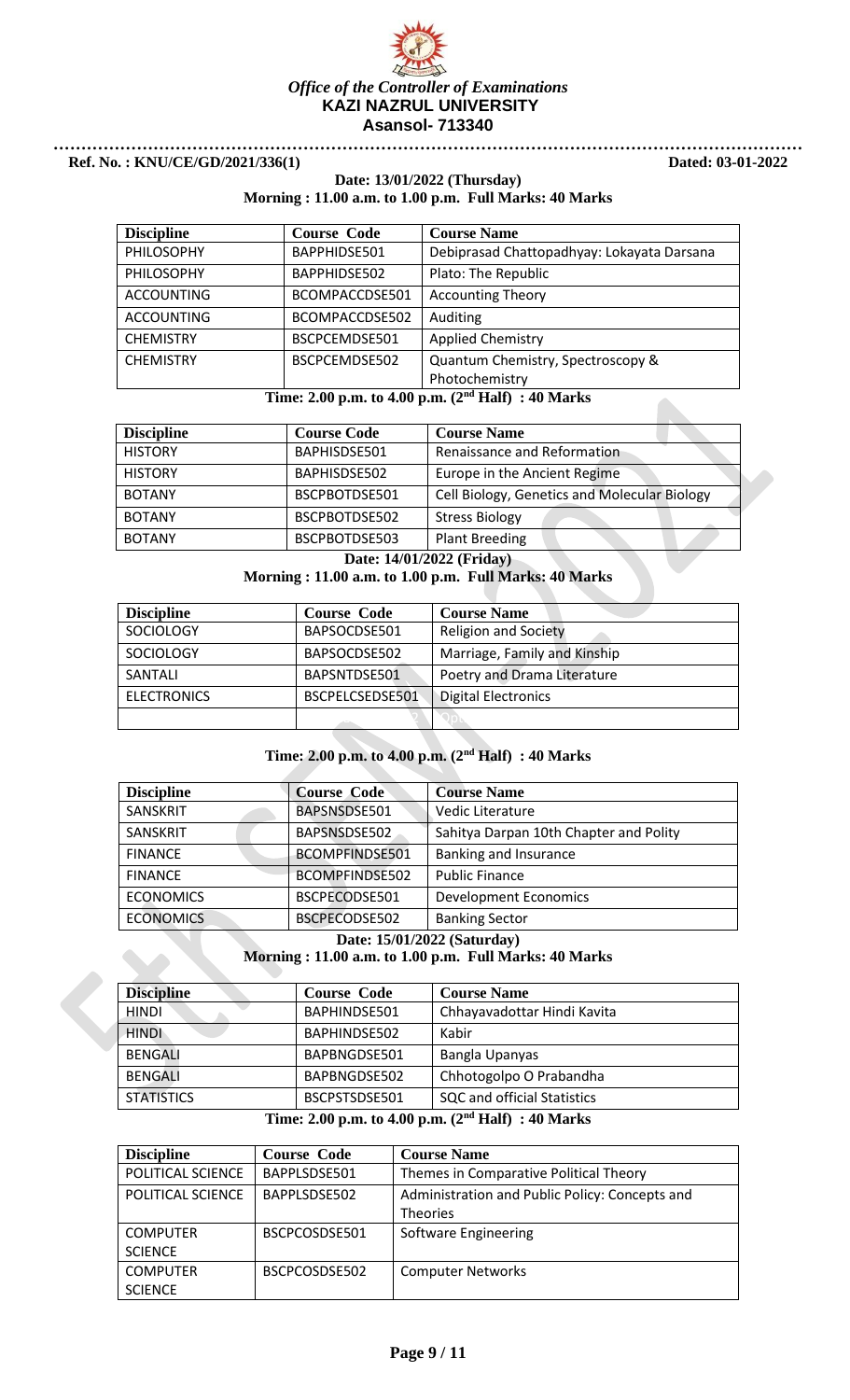

### **B.A./B.Com 5th Semester Program Examination 2021 GENERIC ELECTIVE (GE-1) Theory Paper Date: 17/01/2022 (Monday) 2.00 p.m. to 4.00 p.m. Full Marks: 40 Marks**

| <b>Discipline</b>                                                          | <b>Course Code</b> | <b>Course Name</b>                                                 |
|----------------------------------------------------------------------------|--------------------|--------------------------------------------------------------------|
| <b>ACCOUNTING</b>                                                          | BCOMPACCGE501      | <b>Principles of Management</b>                                    |
| <b>(FOR FINACE AND</b><br><b>TAXATION PROGRAM</b><br><b>STUDENT</b> )      | BCOMPACCGE502      | Principles of Economics                                            |
| <b>FINANCE</b>                                                             | BCOMPFINGE501      | <b>Business Mathematics</b>                                        |
| <b>(FOR TAXATION AND</b><br><b>ACCOUNITING</b><br><b>PROGRAM STUDENT</b> ) | BCOMPFINGE502      | <b>Business Statistics</b>                                         |
| <b>TAXATION</b>                                                            | BCOMPTAXGE501      | <b>Micro Economics</b>                                             |
| <b>(FOR FINANCE AND</b><br><b>ACCOUNITING</b><br><b>PROGRAM STUDENT</b> )  | BCOMPTAXGE502      | <b>Business Regulatory Framework</b>                               |
| <b>BENGALI</b>                                                             | BAPBNGGE501        | Prabandha o Nirbachita Golpo                                       |
| <b>BENGALI</b>                                                             | BAPBNGGE502        | Aloukik Golpo o Kalpa Kahini (Fantasy)                             |
| <b>EDUCATION</b>                                                           | BAPEDCGE501        | <b>Educational Thoughts and Ideas of Great</b><br><b>Educators</b> |
| <b>EDUCATION</b>                                                           | BAPEDCGE502        | Contemporary Issues in Education                                   |
| <b>ENGLISH</b>                                                             | BAPENGGE501        | English Literature and Social Exclusion                            |
| <b>ENGLISH</b>                                                             | BAPENGGE502        | Film and Literature                                                |
| <b>HINDI</b>                                                               | BAPHINGE501        | Rekha Chitra Tatha Sansmaran                                       |
| <b>HINDI</b>                                                               | BAPHINGE502        | Prayojanmoolak Hindi                                               |
| <b>HISTORY</b>                                                             | BAPHISGE501        | Life and Thought of Rabindranath Tagore                            |
|                                                                            | RAPMO              | D:                                                                 |
| PHILOSOPHY                                                                 | BAPPHIGE501        | Outlines of Indian Philosophy                                      |
| PHILOSOPHY                                                                 | BAPPHIGE502        | Psychology                                                         |
| PHYSICAL EDUCATION                                                         | BAPPEDGE501        | Modern Trends in Physical Education and<br><b>Sports Sciences</b>  |
| POLITICAL SCIENCE                                                          | BAPPLSGE501        | Reading Gandhi                                                     |
| POLITICAL SCIENCE                                                          | BAPPLSGE502        | <b>Gender and Politics</b>                                         |
| SANSKRIT                                                                   | BAPSNSGE501        | Manusanhita Saptam Adhyay                                          |
| <b>SANTALI</b>                                                             | BAPSNTGE501        | History of Santali Literature                                      |
| SOCIOLOGY                                                                  | BAPSOCGE501        | <b>Gender and Violence</b>                                         |
| <b>URDU</b>                                                                | BAPURDGE501        | Urdu Afsana aur Drama                                              |
| <b>URDU</b>                                                                | BAPURDGE502        | Takhleequi Adab                                                    |